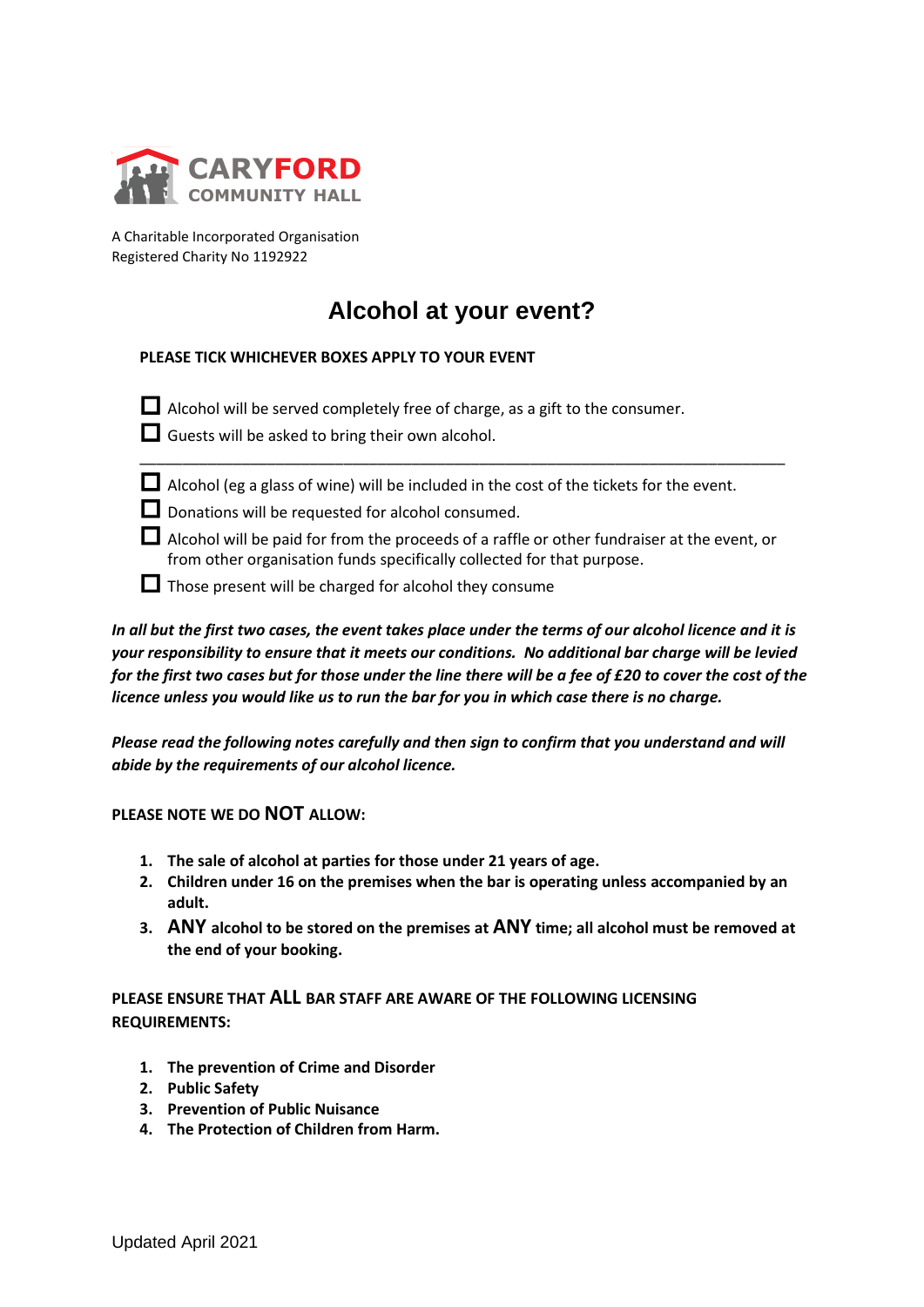**In particular please remember that under 18's may never purchase alcohol under ANY circumstances. It is an offence:**

- **To sell (or knowingly allow a sale) to a person under 18 years of age**
- **To purchase (or attempt to purchase) alcohol if under 18 years of age**
- **To purchase alcohol on behalf of a person under 18 years of age**

When serving behind the bar it is YOUR responsibility to follow the under 18's rule and to make sure that anyone else behind the bar does the same. You will be committing an OFFENCE if you do not follow the rules.

This applies to friends, families and neighbours! If anyone – even someone you know well, or are related to – sends an under-18 to buy a drink (even on behalf of a person over 18) YOU MUST REFUSE TO SERVE THEM. The easiest way is to tell them to go back to the adult who sent them and say they must get their own! **Make sure the appropriate sign is clearly displayed in the bar area and draw their attention to it. The signs are in the red file by the fridge in the kitchen.**

**Please also remember it is an OFFENCE:**

- **To sell alcohol to a person who is or appears to be drunk**
- **To sell alcohol to any person who is buying or you believe to be buying alcohol for another person who is, or appears to be, drunk.**

Again, this applies to friends, families and neighbours! YOU MUST REFUSE TO SERVE THEM. It may seem hard but IT IS THE LAW so please uphold it in the bar, in this hall. If you do not, YOU will be breaking the law.

Finally, under the terms of the Licensing Act 2003 you MUST:

- 1. Provide free tap water on request to all customers.
- 2. Not permit irresponsible promotions such as games, provision of unlimited quantities of free alcohol.
- 3. Ban alcohol where it is dispensed directly by one person into the mouth of another.

From October 2010, it is also a requirement that the following drinks must be available in smaller measures. The glasses and measures for you to do so are provided in the hall.

- 1. Beer or cider half pint
- 2. Gin, rum, vodka or whisky 25 ml or 35 ml
- 3. Still wine in glass 125 ml

If your event falls under the terms of our alcohol licence you will be contacted for details of your event and for details of the person(s) who will be serving behind the bar. It is in everyone's interest to ensure we comply with the terms of our licence and your cooperation is appreciated.

Thank you.

**Ian Bynoe, Chair, CCHA Management Committee (Contact: [ian@caryfordhall.co.uk\)](mailto:ian@caryfordhall.co.uk)**